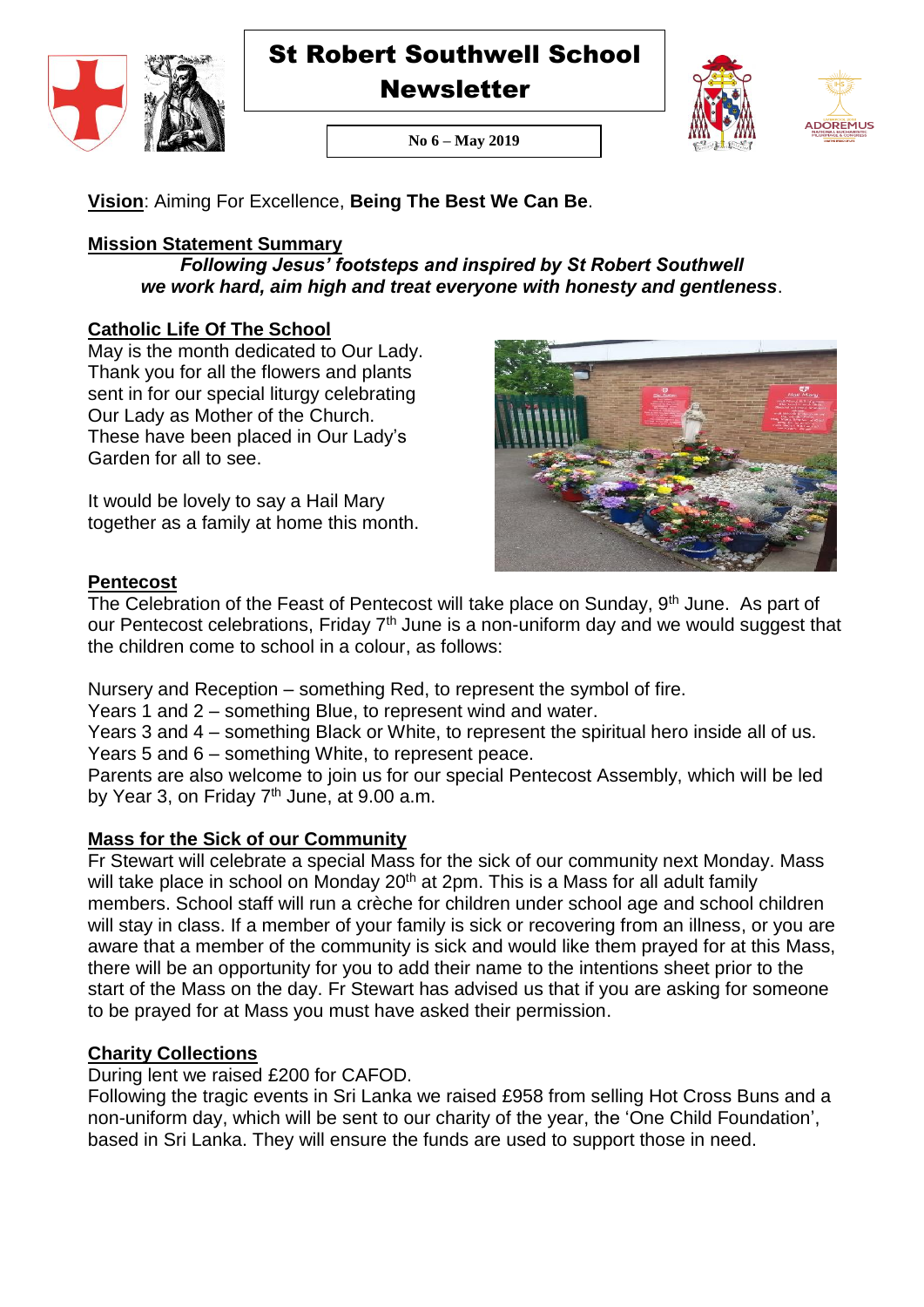# **Polling Day – Thursday 23rd May**

The school will be closed to pupils on Polling Day. We have a few places available in childcare. These places must be pre-booked and paid for to ensure we can allocate the correct staff ratio. Booking forms are available from the school office.

# **Nursery and Reception Sports Day**

Rather than try and change the date, we have decided to go ahead with the planned sports day for Nursey and Reception on Polling Day. We use the field for this event so it is unaffected by the polling in the hall. Please be aware that there will be members of the public coming to vote so you must keep a close eye on younger children during the morning. Older siblings are welcome to come and watch but must be supervised by their parents. All children must be taken home at the end of the event which will finish by 10.30am.

# **Good News- Mayor Making - Brent**

One of our long-serving Governors was elected Mayor of Brent for the Year 2019-2020, at a special celebration on May 1<sup>st</sup>. Three children from the school were selected to attend the ceremony, along with representative staff and Governors. I am sure you will join with us in congratulating Ernest and wishing him a successful year ahead.



The Mayor will be supporting two charities during his year in office:

• **Sickle Cell Society** - First set up as a registered charity in Brent in 1979, the Sickle Cell Society is celebrating 40 years of working alongside health care professionals, parents, and people living with sickle cell, to raise awareness of the disorder. The Society's aim is to support and represent people affected by a sickle cell disorder to improve their overall quality of life.

• **Jason Roberts Foundation** - The foundation is a registered charity working to support young people, to celebrate diversity and promote respect across the UK. The Foundation has worked with hundreds of children and young people from the Brent area. In recent years the work of the Foundation has broadened to provide a more holistic programme of support, including mentoring, life skills, education and training projects. It also offers sports activities and has worked with young people at risk of offending, those excluded from school or struggling with the school curriculum, and young people with physical and learning difficulties.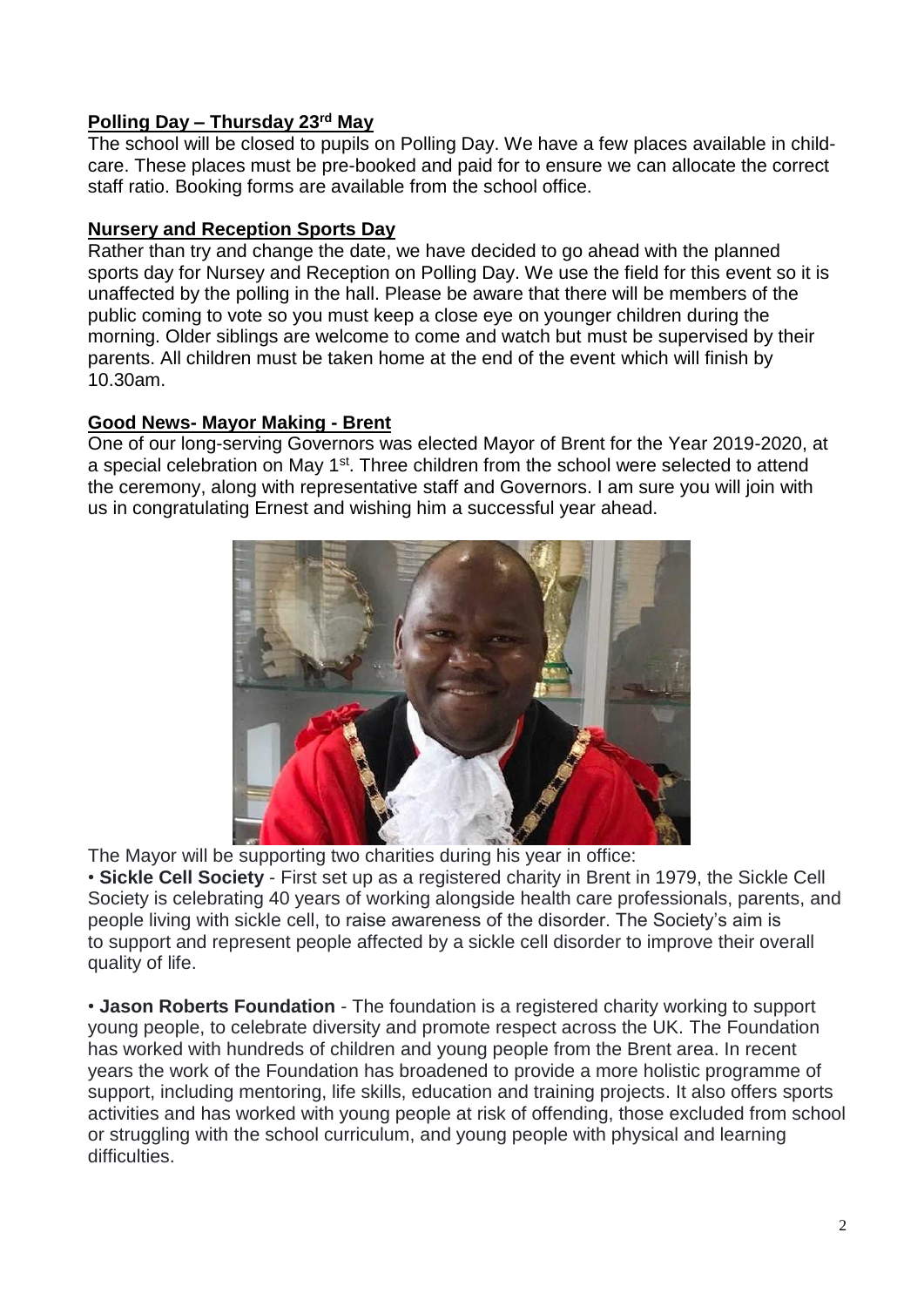We hope to have a fundraising event during the year to support one of the Mayor's charities.

### **Governing Board Update**

I am thrilled to announce that we have a full Governing Board. Following the elections earlier in the year, I am able to confirm that Mrs Rattigan and Mrs Prela were elected by parent vote. I would like to take this opportunity to thank them for putting themselves forward and for showing such a great commitment to the school. We hope they both enjoy their term in office.

# **School App**

Most of you will be aware that we are now able to send information to you via our new school App. I am delighted with the speed at which parents have downloaded and begun to use the App. Whilst we pay an annual fee for the App facility, the sending of information is then free. This will enable us to save costs, compared to our previous use of texts. It will also enable us to communicate with you more frequently and provide you with more information. If you have not yet managed to download the App or need another invitation, please contact [kjoseph@robsouth.brent.sch.uk.](mailto:kjoseph@robsouth.brent.sch.uk) If you would like other family members to be able to use the App, please send their email address and your child/children's name to the same email address.

A big thank you to Miss Joseph for getting this project up and running.

# **Geography**

Geography is our subject in focus this term. Please discuss your family heritage and places that are important to your family with your children. A big thank you to Ms Harrison, and Mrs Alexandrou for providing food and information to Year 6 about their country of study, Jamaica.

Your child may also like to try the quizzes on line at <https://www.oddizzi.com/>

# **Staffing Update**

Due to budget cuts, Ms Sarah Josephs, who has undertaken class cover for us for a number of years, will be leaving at the end of term. She has been a consistent coverteacher for us and will be greatly missed.

Miss Lynam, previously a teacher in year 5 who took a sabbatical, has also advised us that she will not return from overseas. She is getting married in the summer and will continue to work abroad. We wish her a very happy future.

# **Parents' Forum**

The next Parents' Forum will take place after half term: Thursday 27<sup>th</sup> June, at 2pm and 7pm. All welcome. Both meetings will cover the same content, so you only need to attend one.

# **Friends' Association Update**

The Friends' Association have had a very successful year to date and have donated significant funds to the school for the extras that the budget cannot cover. Most recently this has covered the cost of two class sets of new I-pads, a theatre production of 'The Jungle Book' for every child in Y1 to 5, new outdoor building blocks and storage for the infant playground.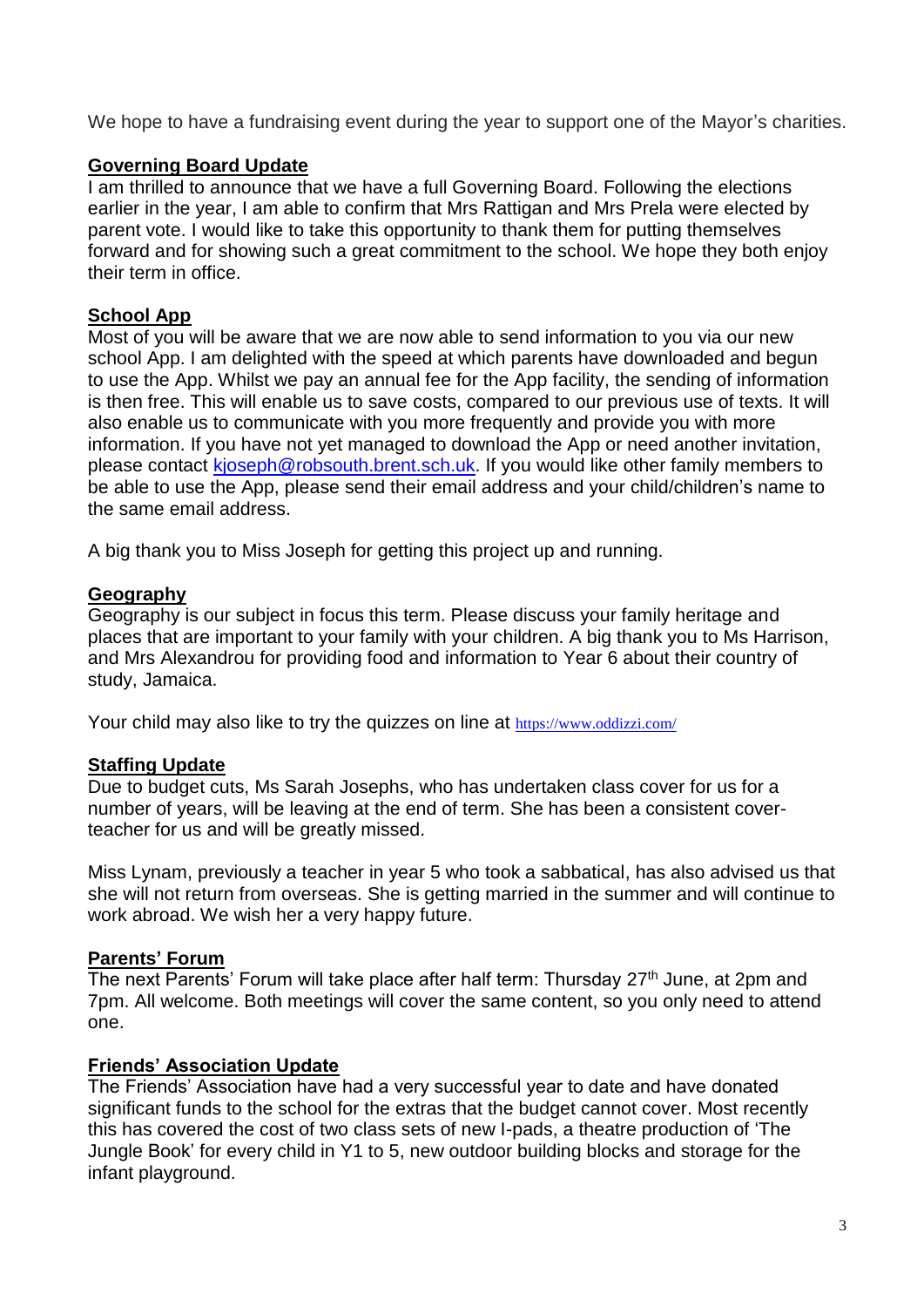We are very fortunate to be given this amount of funding and I would like to extend my thanks, on behalf of the children, to every member of the Friends' Association for all their hard work. Thanks also to the parents who support all their events.

Due to the clash with Polling Day, the Friends have postponed their Bingo Night. This will now take place in the Autumn term.

Instead of the planned bingo, and in light of feedback about the cancelling of the Summer Fair, the Friends will hold a summer BBQ from 3.30pm to 7.30pm on Friday 5<sup>th</sup> July. Please note that this event can only go ahead if there are enough volunteers for the BBQ and serving of refreshments. **All children must be accompanied by an adult to this event.**

Children may wear their own clothes on Friday  $5<sup>th</sup>$  July, in return for bringing crisps, sweet or children's drinks.

The Friends will also run a special children's table-top sale towards to the end of term, where children will be able to spend up to £5 buying new books to read over the summer holidays. These will be sourced at a special price, enabling the friends to sell the books at a reduced price and still make a small profit.

There will also be a clothes recycling bag-drop – more information to follow.

#### **Friends' Association Meeting**

The next Friends' Association meeting will take place in school, on Thursday 27<sup>th</sup> June at 8pm straight after Parents' Forum.

### **Mathletics**

Due to very poor customer service and increasing costs, we will not be renewing our subscription to Mathletics. We would direct you to use My Maths and TT Rockstars instead.

#### **Meeting for Year 5 Parents**

There will be a meeting for parents of children in Year 5 on Wednesday, 5<sup>th</sup> June at 6pm. This meeting focuses on how to help your child have a good Year 6 and also information about applying for a secondary school place.

### **Health and Safety**

We have an excellent health and safety record. We regularly remind children to take care walking around the school and to play sensibly to avoid accidents. We also monitor the school buildings carefully and ensure the buildings and grounds are maintained to a high standard.

I would like to take this opportunity to remind parents of our rules at the beginning and end of the school day. We have adjusted these slightly to take into account new equipment and the children's views.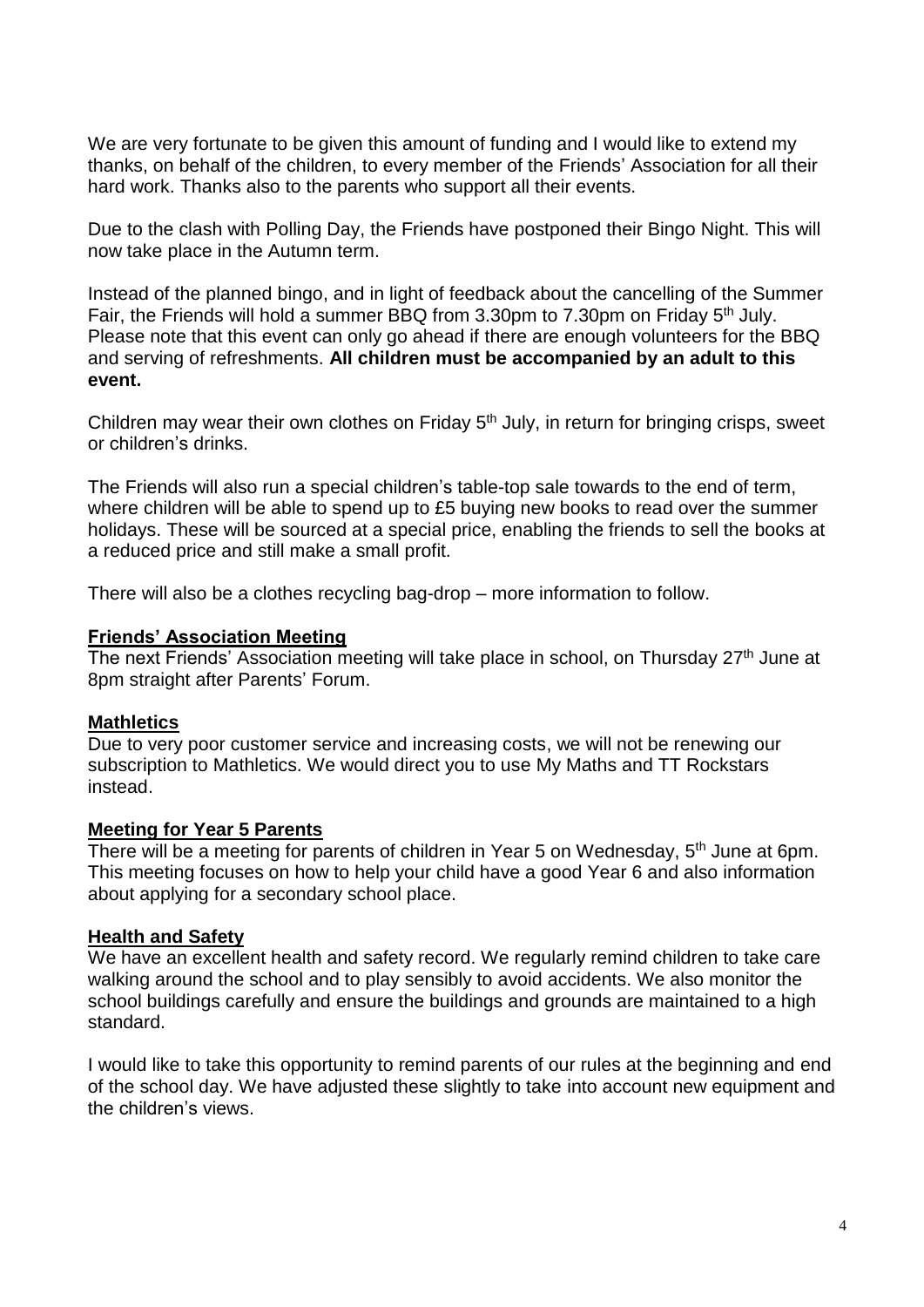#### Before school:

Children arriving before 8.45am who aren't accompanied by an adult, will be sent to Breakfast Club and the parents will be charged.

We have a strict no balls before school policy, to prevent random balls from hurting our youngest children and babies in prams. Sports clubs often run on the junior playground and those waiting should keep well back from the sports activities.

Junior children may use the Trim-Trail equipment at the end of the field, prior to the start of the day. If you allow your child to use this equipment, they remain your responsibility and are under your supervision when school is not in session. Please be aware that the Trim-Trail equipment is for children 6 years and over and is not suitable for younger children.

If you arrive after 8.55am, please make sure your child's name is entered into the late book at the main gate or in the school office, so that they are added to the register. This will ensure they are accounted for if we evacuate the building for any reason.

### At the end of the day:

Please keep a close eye on your child once you have collected them. Remind your child that they should not leave the school grounds without you and that if you do become separated, they should return to a teacher or the office. Please do not allow your child to play on any equipment or to use balls at the end of the day.

Please also remind your junior child to walk to you from their line so they do not bump into anyone or knock them over.

### General reminder:

If your child is allowed to walk to or home from school on their own, then we must have a letter from a parent giving permission.

If someone unfamiliar or different is collecting your child, please make sure you have let the school know before the end of the school day.

Do not park on the zigzag lines and do not drive onto the private road or use it to turn around. The children often see this access road as an extension of the pavement and are not very street aware when they are leaving school. School staff and the minibus have been prevented from accessing the school because of selfish parents, parking, turning and blocking the access road. Please remember these rules apply during Breakfast Club and After-School Club too!

### Sun Safety:

Make sure your child has a school sun hat in school.

Apply suntan lotion before school for the day, when appropriate.

Make sure your child brings water to school, to drink during the day.

If your child suffers from hay-fever, please make sure school is aware and that we have the necessary medication and permission, to reduce your child's discomfort.

#### Breakfast and After-School Club Reminder:

If you fail to make the requested payment and get into arrears, your child's place may be withdrawn until you have cleared your debt.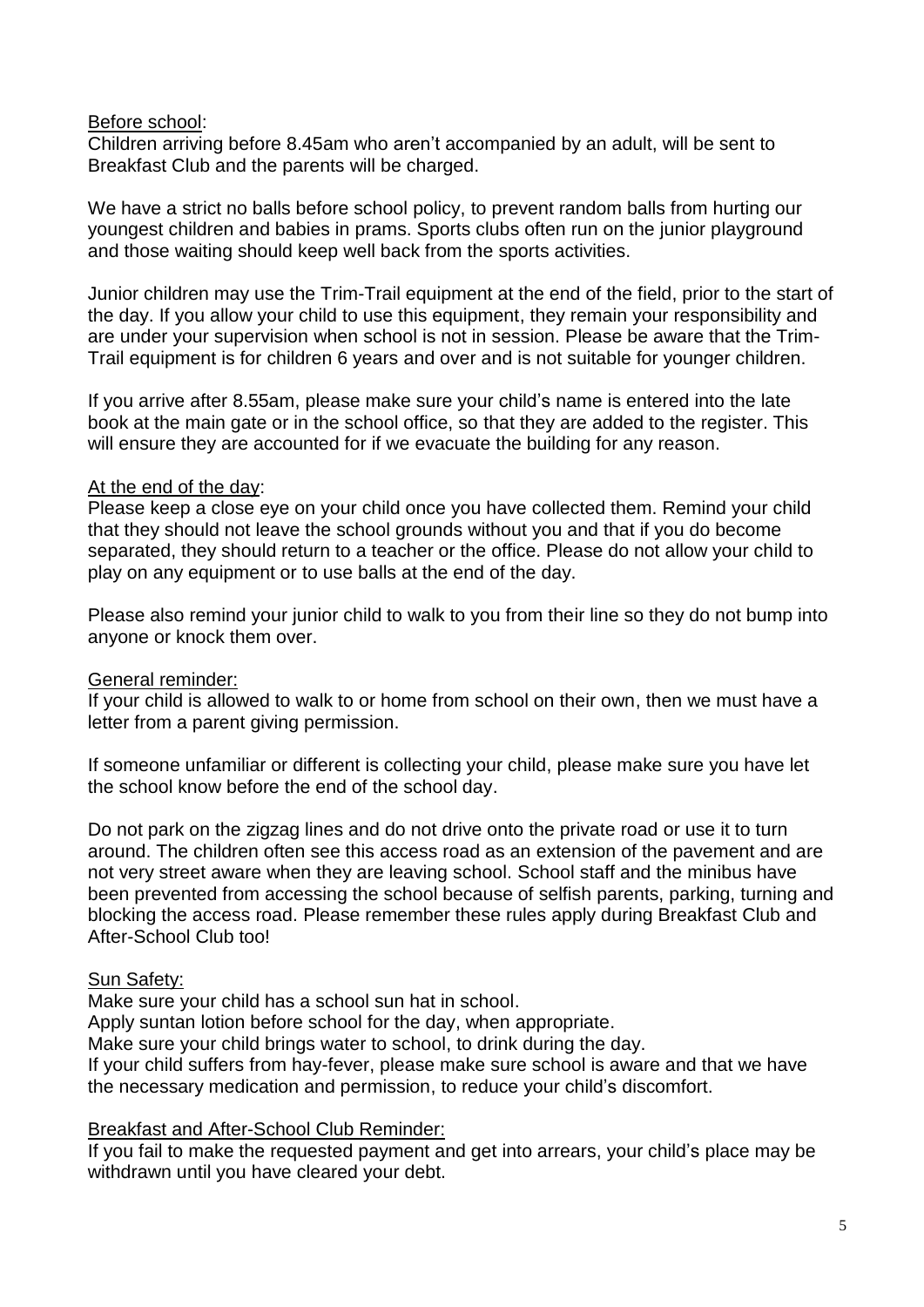### **Safeguarding**

The school's Designated Safeguarding Leaders (DSLs) are:

Miss Beck, Miss Montgomery and Mrs Egan. However, all members of staff have a duty to, and are trained in the safeguarding of our children. Should you have any safeguarding concerns, please speak to a member of staff as soon as possible. For any matters concerning safeguarding outside school hours or during the holidays, please send an email to: [safeguarding@robsouth.org](mailto:safeguarding@robsouth.org)

### **E – Safety**

This course will expire at the end of term. It is available to every parent at our school and can be taken at your own convenience and covers:

- Information about online dangers and the newest platforms
- What online risks to look out for and how to protect your child
- Interactive quizzes to check your understanding

Please find below the URL you need to visit to register your account:

<https://lms.nationalonlinesafety.com/school/strobertsouthwell>

### **Uniform**

Children may wear summer or winter uniform until May half term. After May half term all children should return in summer uniform. Children may wear modesty shorts under their summer dresses as long as these do not show below the hemline of the dress. I have been asked about the all-in-one shorts/top that look like a dress. Your child may wear this if they are in red check but you should be aware that children find these difficult to manage when they go to the toilet and the garment often ends up dragging on the toilet floor. It is therefore a personal decision if you choose this option over a summer dress.

### **Haircuts**

Haircuts and styles are part of the uniform policy. Long hair must be tied back and fringes should be clipped away from the eyes. If you choose to have your child's hair cut very short, please time it so that on their return to school, it has grown back sufficiently to meet the school requirements. It should be of one length, **with no steps, no shaved symbols and no lines.** Girls should have hair extensions and colours, etc. removed before their return to school. If you chose to get boys hair cut very short in the holidays make sure it has grown back by the time they return to school.

To ensure the children understand that this is part of the school uniform policy, children whose hair cut/style is not acceptable, will be kept off the playground and may be withdrawn from school trips until the issue has been resolved.

### **Jewellery**

Apart from **stud** earrings, which are to be taken out or covered on P.E. days, no other jewellery is to be worn to school.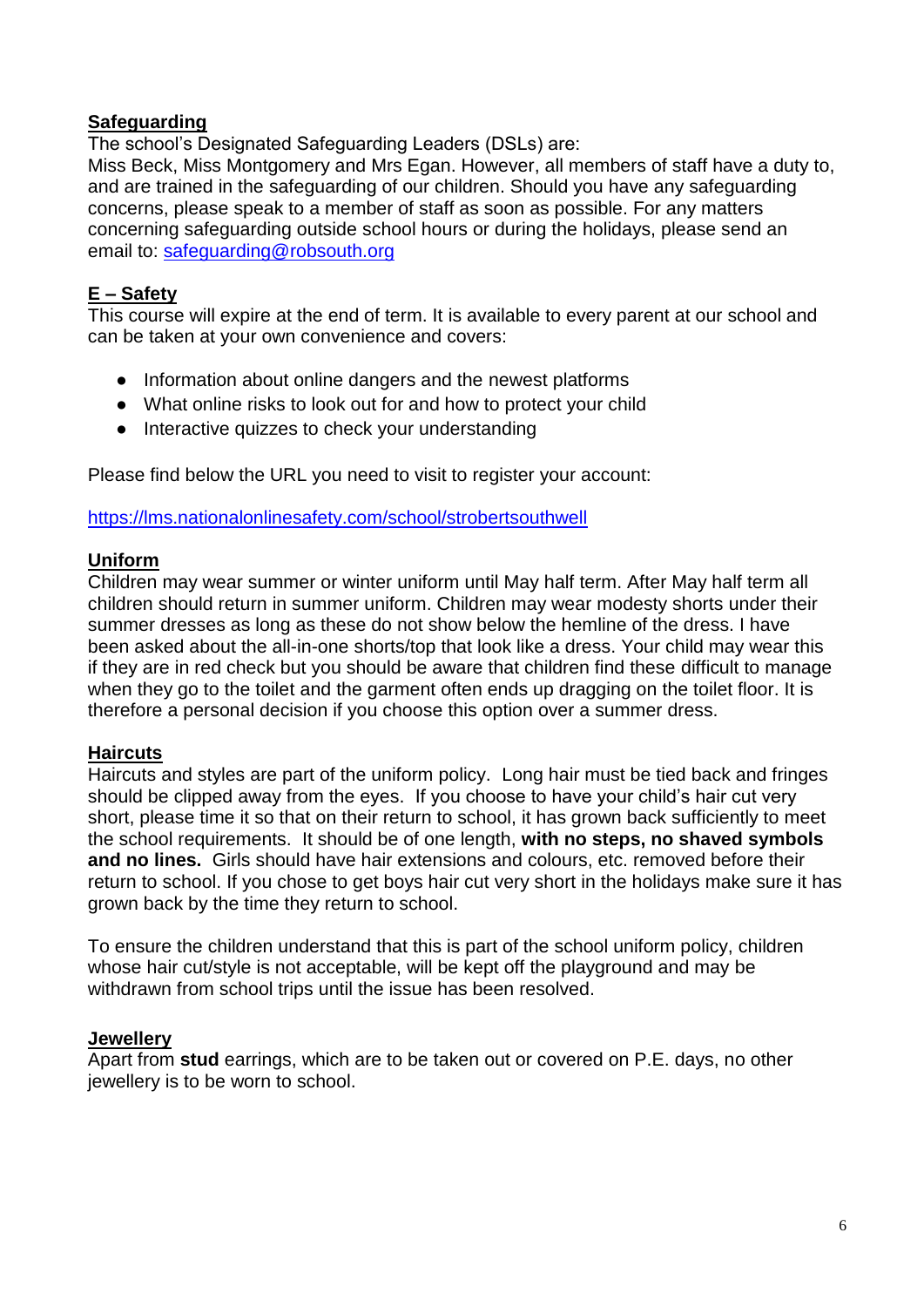# **Governors' Fund**

Letters have not been sent out this year to remind parents about this very important fund. We would like to undertake improvement works to the roof and heating system. We also have recently secured quotes for partial air conditioning and a security CCTV upgrade. These works will cost several hundred thousand pounds, over the next five years. As a Catholic school we need parent contributions to help us provide the expected 10% contribution l towards improvement works. The Governors' Fund, which is £30 per term or £90 per year, per family, is the main source of improvement income. Please try to contribute, however much you can afford, towards the upkeep of your child's school. This will be added to the online account for your child or may be paid by cheque or cash at the school office.



### **Term Dates**

**Term Ends for School: Friday 19th July 2019 – 2.00 p.m. (Thursday 18th for Nursery)**

### **The Autumn Term Starts: Tuesday 3rd September 2019**

| IVIM I      |             |                                           |                          |
|-------------|-------------|-------------------------------------------|--------------------------|
| <b>DATE</b> | <b>TIME</b> | <b>EVENT</b>                              | <b>OTHER</b>             |
|             |             |                                           | <b>INFORMATION</b>       |
| 16/5/19     | 6pm         | Year 4 Buckden Meeting                    |                          |
| 20/5/19     | 9.00am      | <b>Orchestra and Guitar Concert</b>       | <b>Parents Welcome</b>   |
| 20/5/19     | 2pm         | Mass For The Sick of the                  | All adults welcome       |
|             |             | Community                                 |                          |
| 21/5/19     |             | <b>Class Photographs</b>                  |                          |
| 21/5/19     | 1pm         | <b>Y4 Sports Festival at Kingsbury</b>    | Free                     |
|             |             | <b>High School</b>                        | <b>Parent volunteers</b> |
|             |             |                                           | needed                   |
| 23/5/19     | All Day     | <b>Polling Day</b>                        | School closed            |
| 23/5/19     | 9.00am      | <b>Nursery &amp; Reception Sports Day</b> | Going ahead even         |
|             |             |                                           | though school is         |
|             |             |                                           | closed                   |
| 24/5/19     | All Day     | Y4 - London Aquarium                      |                          |
| 27/5/19     |             | <b>Half term Holiday</b>                  |                          |

### **MAY**